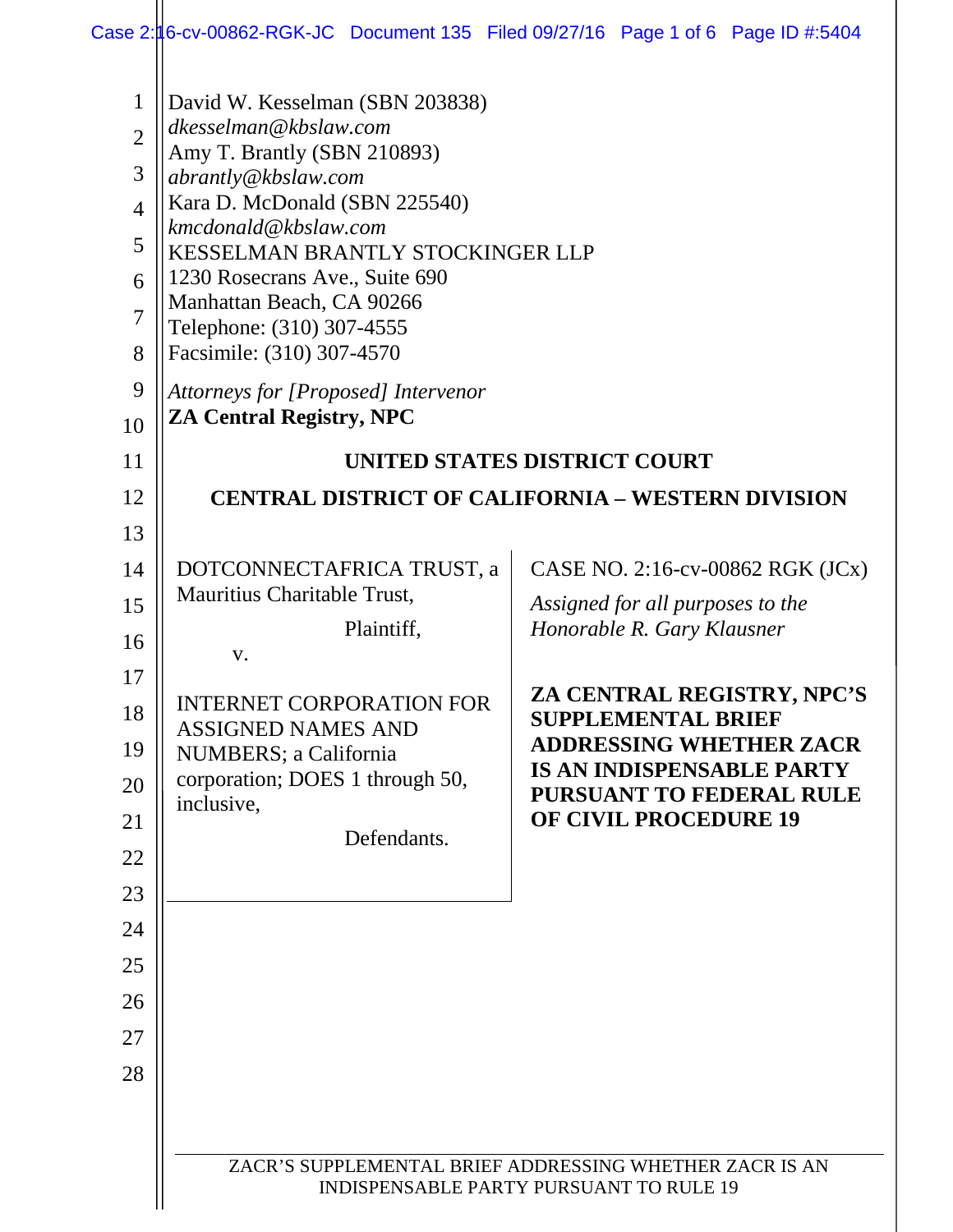## **I. INTRODUCTION**

2 3 4 5 6 On September 22, 2016, this Court ordered the parties and proposed intervenor, ZA Central Registry, N.P.C ("ZACR"), to file supplemental briefs addressing whether ZACR is an indispensable party to Plaintiff DotConnectAfrica Trust's ("DCA") Tenth Claim for Declaratory Relief. Dkt. No. 134. For the reasons set forth herein, ZACR asserts that the answer is "yes."

7

1

**II. ANALYSIS**

8 9 10 11 12 13 In its Tenth Claim for Relief, DCA requests a judicial declaration that ZACR's application to ICANN for the .Africa gTLD was deficient, and that the Registry Agreement signed between ZACR and defendant Internet Corporation for Assigned Names and Numbers ("ICANN") be declared null and void. Dkt. No. 10 (First Amended Complaint ¶¶ 126-132). By including a request for declaratory relief that directly impacts ZACR's

14 15 16 17 property rights,<sup>[1](#page-1-0)</sup> including a declaration that the Registry Agreement between ZACR and ICANN be declared null and void, ZACR is a required party under Fed. R. Civ. P.  $19(a)$ .<sup>[2](#page-1-1)</sup> The law in the Ninth Circuit is clear that a claim for declaratory relief that seeks to invalidate a written agreement makes all parties to

18

<span id="page-1-0"></span>19 20 21 22 23  $\overline{a}$ In its order, this Court requested that the parties limit the briefing to Plaintiff's Tenth Claim for Declaratory Relief. However, ZACR respectfully asserts that the Ninth Cause of Action for Declaratory Relief also implicates ZACR's rights to the .Africa gTLD. By its Ninth Cause of Action, DCA appears to seek a declaration requiring ICANN to delegate the .Africa gTLD to DCA. FAC ¶ 124. Because an order requiring ICANN to delegate the .Africa gTLD to DCA instead of ZACR necessarily affects ZACR's property interest in its Registry Agreement with ICANN, ZACR is an indispensable party to the Ninth Cause of

24 Action, as well.

<span id="page-1-1"></span>25 26 27 <sup>2</sup> Rule 19(a) provides that an absentee party will be deemed a required party if failure to join it creates a risk that (1) complete relief cannot be accorded among the existing parties; *or* (2) disposing of the action will impair or impede the person's ability to protect its interest; *or* (3) the defendant will be subjected to double liability or inconsistent obligations because of the interest. *See also* 

28 Moore's Federal Practice 4-19, § 19.02.

> 1 ZACR'S SUPPLEMENTAL BRIEF ADDRESSING WHETHER ZACR IS AN INDISPENSABLE PARTY PURSUANT TO RULE 19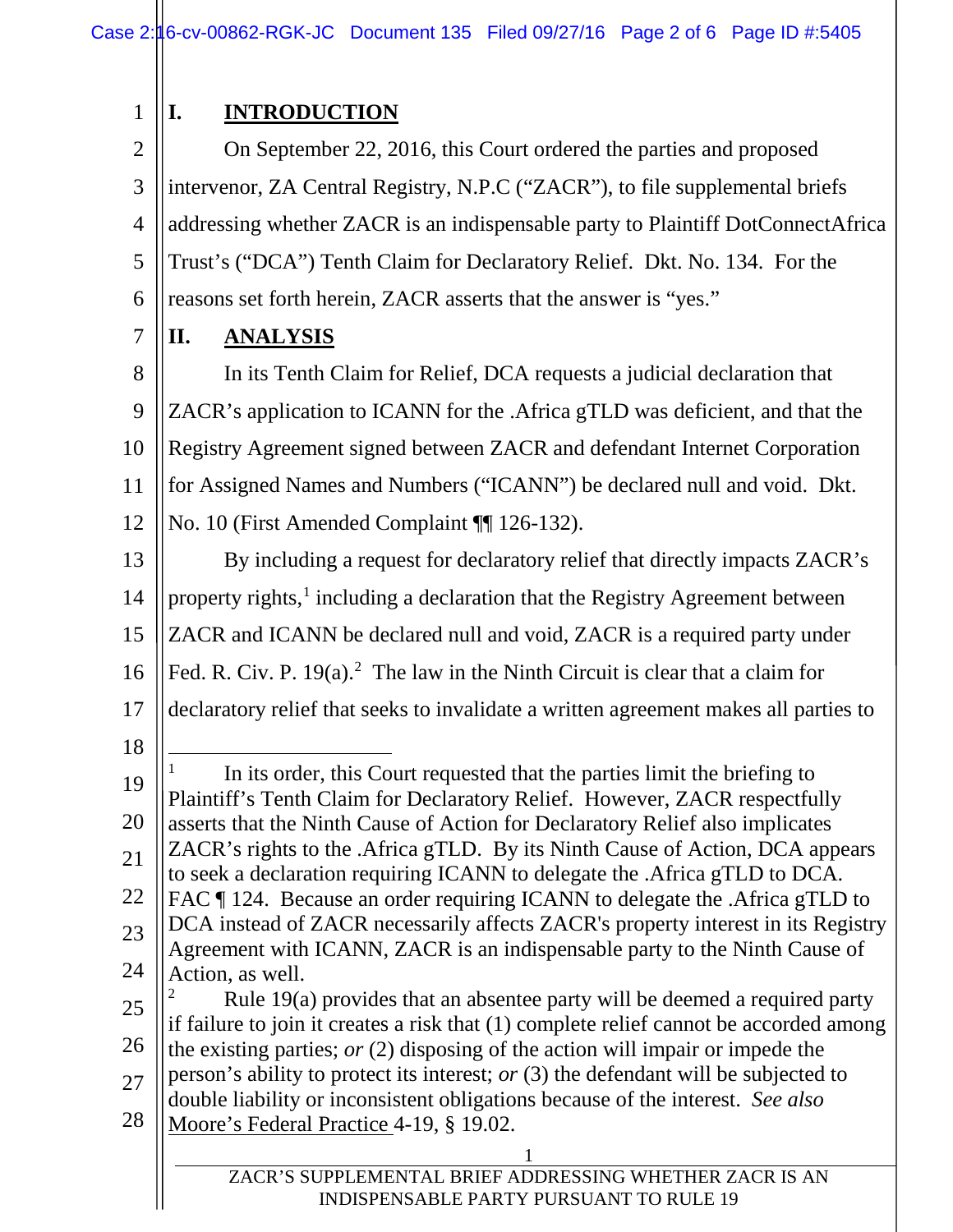<span id="page-2-0"></span>

| $\mathbf{1}$                                 | that agreement "required" parties. See Wilbur v. Locke, 423 F.3d 1101, 1113 (9th                                                                                  |  |  |
|----------------------------------------------|-------------------------------------------------------------------------------------------------------------------------------------------------------------------|--|--|
| $\overline{2}$                               | Cir. 2005) ("it is a 'fundamental principle' that a 'party to a contract is necessary,                                                                            |  |  |
| 3                                            | and if not susceptible to joinder, indispensable to litigation seeking to decimate                                                                                |  |  |
| $\overline{4}$                               | the contract"") (citation omitted), overruled on other grounds; Dawavendewa v.                                                                                    |  |  |
| 5                                            | Salt River Project, 276 F.3d 1150, 1156-57 (9th Cir. 2002); Northrop Corp. v.                                                                                     |  |  |
| 6                                            | McDonnell Douglas Corp. 705 F.2d 1030, 1044 (9th Cir. 1983) ("All parties who                                                                                     |  |  |
| $\overline{7}$                               | may be affected by a suit to set aside a contract must be present"). Under these                                                                                  |  |  |
| 8                                            | authorities, the litigation cannot proceed without $ZACR$ – as $ZACR$ 's ability to                                                                               |  |  |
| 9                                            | protect its interests would be impaired.                                                                                                                          |  |  |
| 10                                           | The next step in the analysis is whether, as a required party, ZACR's                                                                                             |  |  |
| 11                                           | joinder to the litigation destroys this Court's subject matter jurisdiction. Moore's                                                                              |  |  |
| 12                                           | Federal Practice 4-19, $\S$ 19.02[3][b]. If the answer is yes, then, subject to the                                                                               |  |  |
| 13                                           | factors set forth in Fed. R. Civ. P. 19(b), ZACR must be deemed an                                                                                                |  |  |
| 14                                           | "indispensable" party. <sup>3</sup> See Wilbur, 423 F.3d at 1113; Dawavendewa, 276 F.3d at                                                                        |  |  |
| 15                                           | 1157.                                                                                                                                                             |  |  |
| 16                                           | Here, DCA and ZACR are both foreign entities. DCA is a non-profit                                                                                                 |  |  |
| 17                                           | organization established under the laws of the Republic of Mauritius with its                                                                                     |  |  |
| 18                                           | principal place of business in Kenya. Dkt. No. 10 (FAC ¶ 7). ZACR is a non-                                                                                       |  |  |
| 19                                           | profit South African company with its principal place of business in South Africa.                                                                                |  |  |
| 20                                           | See id. (FAC ¶ 9.) The presence of foreign nationals on both sides of an action                                                                                   |  |  |
|                                              |                                                                                                                                                                   |  |  |
|                                              | normally destroys a federal court's diversity jurisdiction. See Craig v. Atlantic                                                                                 |  |  |
|                                              |                                                                                                                                                                   |  |  |
|                                              | 3<br>In determining whether ZACR is an indispensable party, the Court                                                                                             |  |  |
|                                              | considers the factors enumerated in Fed. R. Civ. P. 19(b) "in equity and good<br>conscience." The factors include: (1) the extent to which a judgment rendered in |  |  |
|                                              | the person's absence might prejudice that person or the existing parties; (2) the                                                                                 |  |  |
|                                              | extent to which any prejudice could be lessened or avoided by: (A) protective<br>provisions in the judgment; (B) shaping the relief; or $(C)$ other measures; (3) |  |  |
|                                              | whether a judgment rendered in the person's absence would be adequate; and (4)                                                                                    |  |  |
| 21<br>22<br>23<br>24<br>25<br>26<br>27<br>28 | whether the plaintiff would have an adequate remedy if the action were dismissed<br>for nonjoinder.                                                               |  |  |
|                                              | 2<br>ZACR'S SUPPLEMENTAL BRIEF ADDRESSING WHETHER ZACR IS AN                                                                                                      |  |  |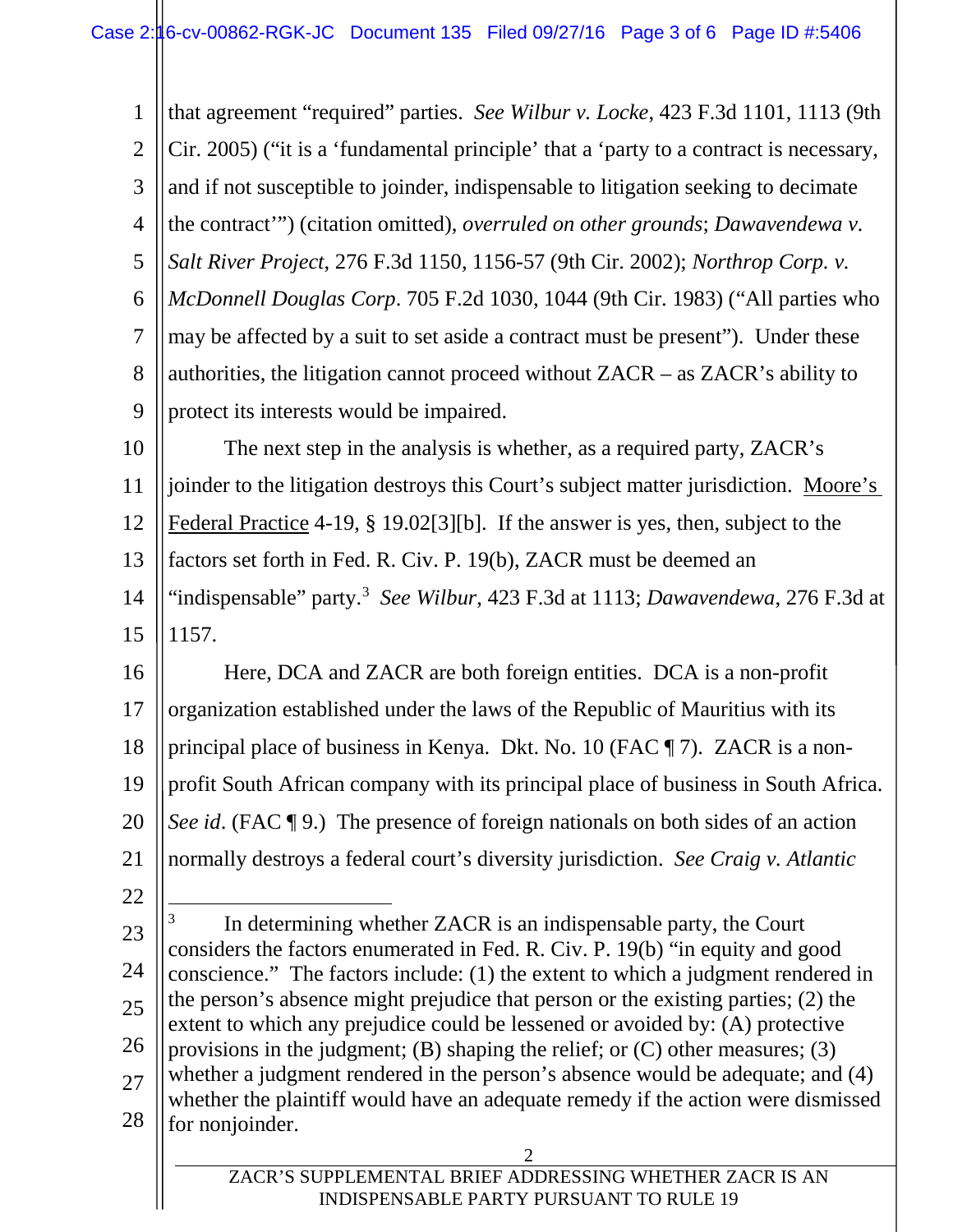3 ZACR'S SUPPLEMENTAL BRIEF ADDRESSING WHETHER ZACR IS AN 1 2 3 4 5 6 7 8 9 10 11 12 13 14 15 16 17 18 19 20 21 22 23 24 25 26 27 28 *Richfield Co*., 19 F.3d 472, 476 (9th Cir. 1994) (no diversity where foreign plaintiff sued both foreign and US defendants); *Nike, Inc. v. Comercial Iberica De Exclusives Desportivas, S.A*., 20 F.3d 987, 990-91 (9th Cir. 1994) (presence of citizen plaintiff does not salvage diversity jurisdiction in case with foreign plaintiff and defendants); *Fayesound, Ltd. v. United Coconut Chemicals, Inc*., 878 F.2d 290, 294 (9th Cir. 1989). Where, as here, diversity jurisdiction is destroyed due to the intervention of a required party, ZACR is an indispensable party pursuant to Fed. R. Civ. P. 19(b). The resulting prejudice from proceeding without ZACR is manifest, and it cannot be lessened or avoided while DCA maintains its claims for declaratory relief.<sup>[4](#page-3-0)</sup> Moreover, DCA has an adequate remedy if the case is dismissed for lack of subject matter jurisdiction – it can simply proceed in state court where it originally filed the case. In this circumstance, the matter must be remanded to the state court. *See Takeda v. Northwestern Nat'l Life Ins. Co*., 765 F.2d 815, 819 (9th Cir. 1985) ("Intervention destroys diversity if the intervening party is indispensable" and remanding matter to state court); *see also Neuman v. Baker*, 2006 U.S. Dist. LEXIS 86691, at \*11-12 (S.D. Cal. Nov. 27, 2006) (granting  $\overline{a}$ In DCA's Response to ZACR's Motion to Intervene, DCA suggested that "[e]ven if the Court finds that ZACR is a required party that cannot be joined due to jurisdiction, the court should allow the case between ICANN and DCA to proceed pursuant to Fed. R. Civ. P. 19(b)." Dkt. No. 128. DCA provides no basis for this suggestion. The Ninth Circuit cases referenced herein make clear that the litigation cannot proceed without ZACR so long as DCA seeks declaratory relief that directly impacts ZACR's rights to the .Africa gTLD. However, if this Court concludes that ZACR is not indispensable under Fed. R. Civ. P. 19(b), the result is that the Court retains jurisdiction but ZACR remains a party by virtue of being a required party under Fed. R. Civ. P. 19(a) and one entitled to intervene as of right under Fed. R. Civ. P. 24(a). *See Mattel, Inc. v. Bryant*, 446 F.3d 1011, 1012-14 (9th Cir. 2006) (finding intervenor to be dispensable, and thus holding that district court retained jurisdiction).

<span id="page-3-0"></span>INDISPENSABLE PARTY PURSUANT TO RULE 19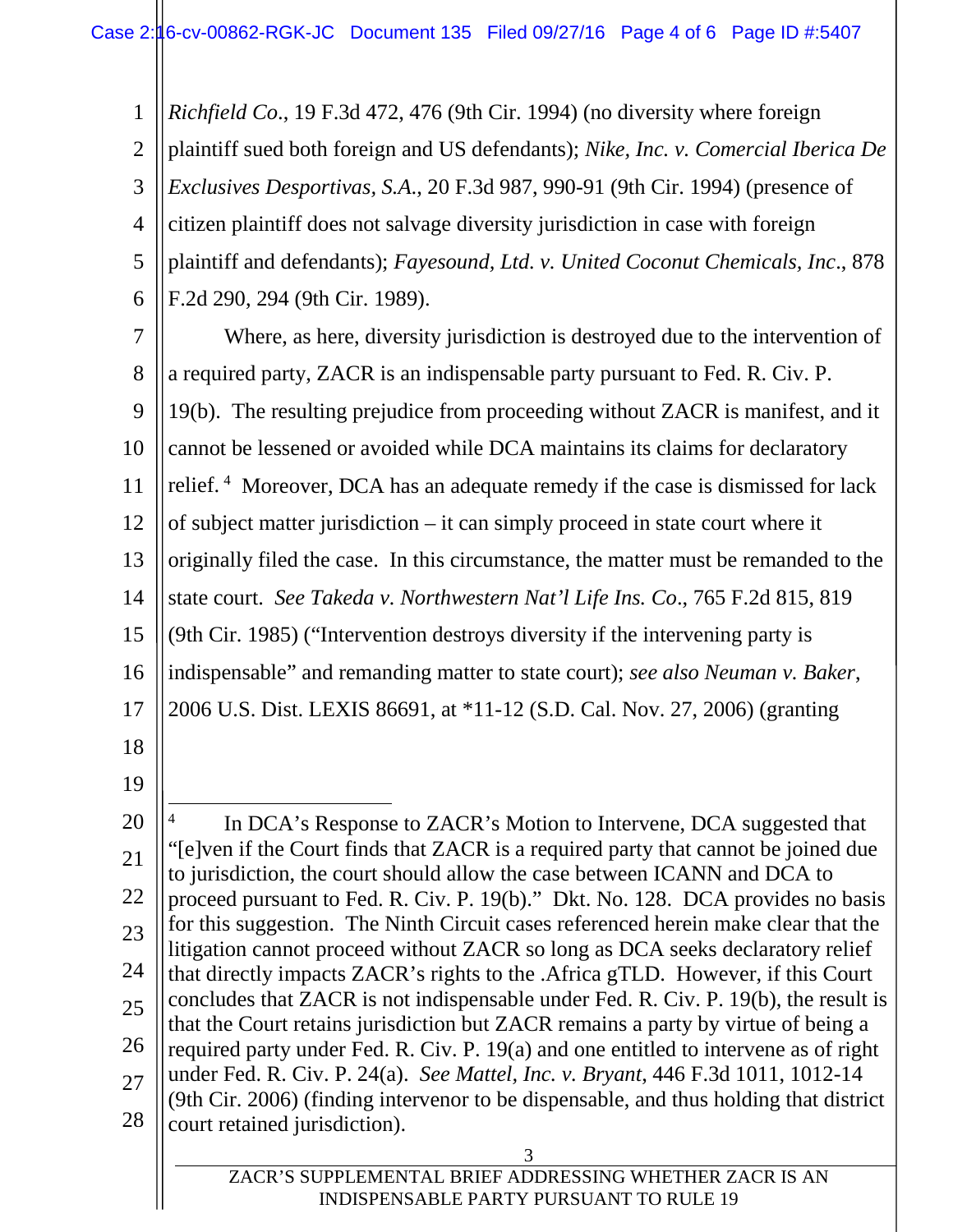1 motion to intervene and remanding case to state court because adding

2 indispensable party necessarily divested district court of diversity jurisdiction).

3

## **III. CONCLUSION**

4 5 6 7 8 9 10 11 12 13 14 15 16 17 18 Because of the manner in which DCA pled its claims for declaratory relief, ZACR is an indispensable party. DCA should either dismiss its claims for declaratory relief, or accept that its First Amended Complaint divests this Court of subject matter jurisdiction. ZACR respectfully submits that, if DCA refuses to dismiss its claims for declaratory relief, this Court lacks subject matter jurisdiction, its prior rulings must be vacated, and the case remanded to the state court for further proceedings. See *Takeda*, 765 F.2d at 820, 822 (directing district to vacate its preliminary injunction order after holding that a third party was indispensable and destroyed diversity); *see also Wang Zong Xiao v. Barr*, 979 F.2d 151, 156 (9th Cir. 1992) ("Lacking jurisdiction, the district court erred in entering the preliminary injunction . . . Consequently, the preliminary injunction is VACATED"); *City of San Diego v. Whitman*, 242 F.3d 1097, 1102 (9th Cir. 2001) ("The district court lacked subject matter jurisdiction. . . . The preliminary injunction is vacated and this case is remanded to the district court with instructions to dismiss the City's underlying action.").

19 20 21 22 23 24 25 26 27 28 Because the Court's preliminary injunction is currently on appeal, the Court lacks jurisdiction at this juncture to vacate it. *Prudential Real Estate Affiliates, Inc. v. PPR Realty, Inc.,* 204 F.3d 867, 880 (9th Cir. 2000) (holding that district court lacked jurisdiction to vacate preliminary injunction order that had been appealed). Accordingly, if the Court concludes that it lacks subject matter jurisdiction, ZACR submits that the proper procedure is for this Court to enter an order under Fed. R. Civ. P. 62.1 stating the Court's conclusion and its intention to vacate the preliminary injunction and to dismiss the case for lack of jurisdiction. That will allow the parties to seek an appropriate order from the Ninth Circuit remanding the case to this Court for that disposition.